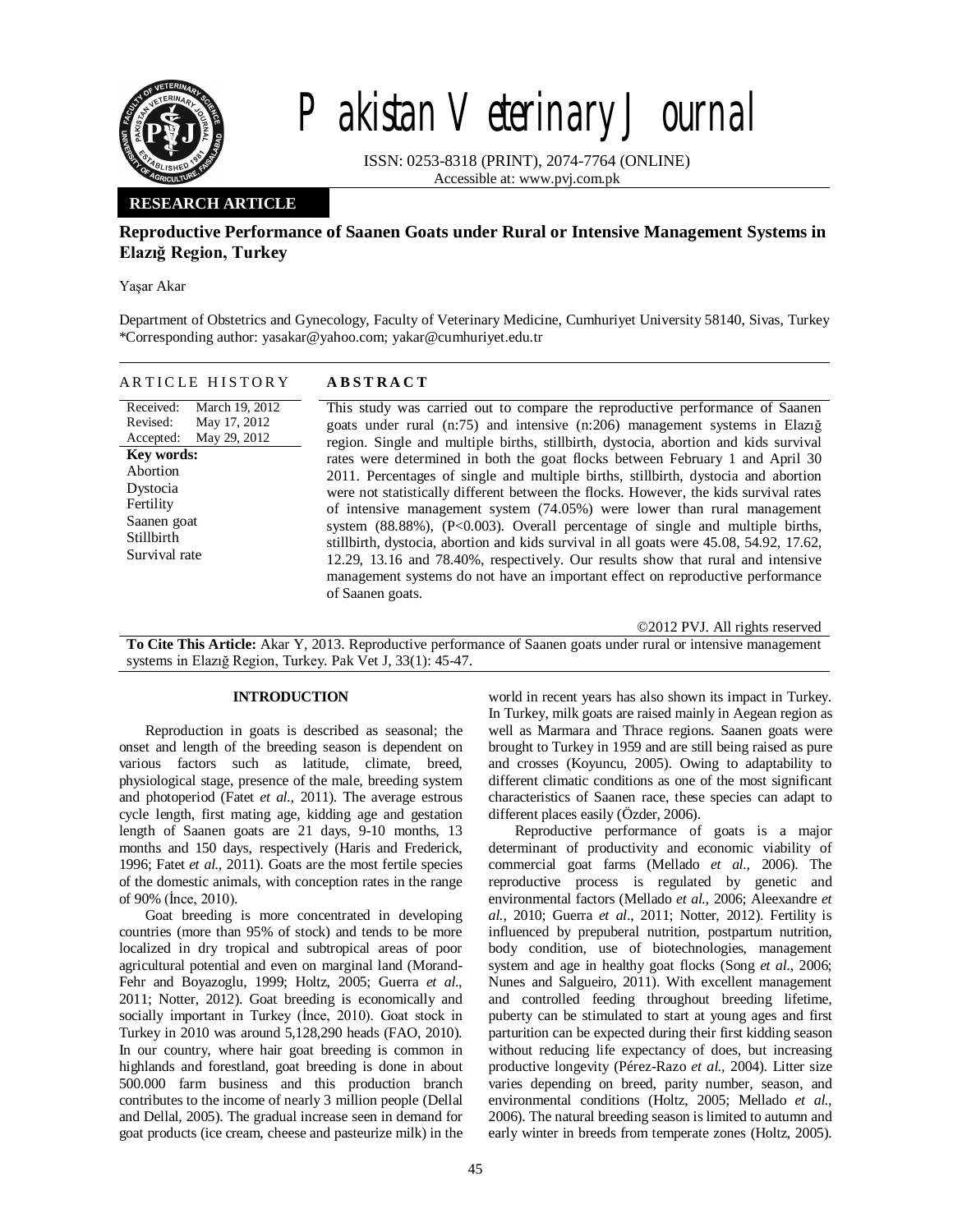Neonatal kid mortality in goat breeding has an important influence on the productivity of the farm and the sustainability of the flock (Mellor and Stafford, 2004; Konyalı *et al.,* 2007; Nunes and Salgueiro, 2011). Factors that may be implicated in the survival rate of kids include birth weight of the kid, genetics, mothering ability and milk production of the dam, adverse environmental or feeding conditions, diseases and predators (Snyman, 2010). The advanced age, breed, parity, mating season, difficulty in conceiving, low social status and pregnancy with two and more fetuses, previous abortion, malnutrition and low energy intake in dairy goats are described as causes of noninfectious abortions (Mellado *et al.,* 2004).

Total rate single birth of Saanen goat was 41-50% and multiple was 50-59% (Goonewardene, *et al.,* 1997; İnce, 2010). The overall incidence of stillbirth was 0.5-4% for dairy goats (Gaddour *et al.,* 2007). The dystocia rates of Saanen goats were 17% (Konyalı *et al.,* 2007). The overall incidence of abortions was 3-8% for dairy goats (Mellado *et al.,* 2006; Gaddour *et al.,* 2007). The survival rate of Saanen goats at weaning was 79% (İnce, 2010), Saanen X Hair crossbred goats 96% (Şengonca *et al*., 2003).

This study was conducted to compare the reproductive performance in Saanen goats with two different management systems (rural vs. intensive) in Elazığ region, Turkey.

## **MATERIALS AND METHODS**

This study was carried out between February 1 and April 30, 2011 in Elazığ province of Turkey. Elazığ located at latitude of 38º 40ʹN, at longitude of 39◦14ʹE, at longitude of 39◦14E and at an altitude of 1067 m. It has a continental climate, with cold and snowy winters and mild and dry summers.

In the study, a total of 281 Saanen goats were investigated. The animals were divided into two groups, one of which was managed with rural system (n:75) and the other was managed with intensive system (n:206). The goats that used in the study had been brought from Çanakkale to Elazığ in 2010. The goats were mated with free mating system between September 1 and September 15, 2010.

Single and multiple (including twins, triplet and quadruplet) birth rates, stillbirth rates, dystocia rates, abortion rates, and kid survival rates between born and 1 month after birth were recorded in both flocks. All manipulations during birth were classified as dystocia. Termination of pregnancy before 130 days was described as abortion.

The goats under rural conditions (n:75) were maintained in free sheepfold with adequate space and shelter. Animals were reared freely on pasture for approximately 8 h daily. Goats were fed a balanced commercial concentrate (200 g/head day) with mineral salt and water *ad libitum*. The goats under intensive conditions (n:206) were confined in a large barn with a metal roof and adequate stroll place. Goats were fed straw and alfalfa (500-600 g/head day) and a balanced commercial concentrate (400-500 g/head day) with mineral salt and water *ad libitum*. Data were analyzed using SPSS for windows packet program. Differences were analyzed using the Chi-Square test.

## **RESULTS AND DISCUSSION**

Table 1 is showing the single and multiple birth rates, stillbirth rates, dystocia rates, abortion rates and kids

survival rates. The total percentages of single and multiple births, stillbirth, dystocia, abortion and kids survival were 45.08, 54.92; 17.62, 12.29, 13.16 and 78.40%, respectively. There were non significant differences between rates of single birth, multiple birth, stillbirth, dystocia and abortion in the two management systems. On the other hand, kids survival rates in rural management system (88.88%) was higher than intensive management system (74.05%). The difference was found statistically significant (P<0.003).

**Table 1:** Reproductive performance of Saanen goats under rural or intensive management systems

| Parameters                                                     | <b>Rural System</b>       | Intensive System Total     |               |
|----------------------------------------------------------------|---------------------------|----------------------------|---------------|
| <b>Goat Numbers</b>                                            | 75                        | 206                        | 281           |
| Single Rate (%)                                                | 37.09 (n:23)              | 47.81 (n:87)               | 45.08 (n:110) |
| Multiple Rate (%)                                              | 63.91 (n:39)              | 52.19 (n:95)               | 54.92 (n:134) |
| Stillbirth Rate (%)                                            | $14.51$ (n:9)             | 18.68 (n:34)               | 17.62 (n:43)  |
| Dystocia Rate (%)                                              | $16.12$ (n:10)            | 10.98 (n:20)               | 12.29 (n:30)  |
| Abortion Rate (%)                                              | 17.33 (n:13)              | 11.65 (n:24)               | 13.16 (n:37)  |
| Kids Survival Rates (%)                                        | 88.88 (n:88) <sup>a</sup> | 74.05 (n:177) <sup>b</sup> | 78.40 (n:265) |
| a.b: P<0.003 Different letter on the same line is significant. |                           |                            |               |

The rate of single and multiples births in goats varies depending on breed, parity number, season, and environmental conditions (Holtz, 2005; Mellado *et al.,* 2006). Total percentages for single and multiples birth of Saanen goats were found as 41 and 59% by Goonewardene *et al.* (1997), 46 and 54% by İnce (2010), 50 and 50% by Konyalı *et al.* (2004), respectively. The percentage of single and multiples born in Korean native goats were 41 and 59% under natural flock, and 34 and 66% under intensive conditions, respectively (Song *et al.,* 2006). The overall rate of single and multiples born in Toros Alaca goats were 52.8 and 47.2%, respectively (Ceyhan, 2007). The overall percentage of singletons (45.08%) and multiples (54.92%) in the present study were similar to the literature (Goonewardene *et al.,* 1997; Konyalı *et al.,* 2004; Song *et al.,* 2006; Ceyhan, 2007; İnce, 2010).

The overall incidence of stillbirth was found as 4.2% by Mellado *et al.* (2006) and 0.5-4% by Gaddour *et al.*  (2007) for dairy goats. The oldest goats were 90% more likely (P<0.05) of having stillbirths than the younger does. The risk of stillbirth was also lower in those goats bred in the fall, as compared with goats mated in summer (Mellado *et al.,* 2006). Percentage of stillbirth in this study was higher (rural rate: 14.51%, intensive rate: 18.68%) compared to other researchers (Mellado *et al.,* 2006; Gaddour *et al.,* 2007). It is thought to be related to adaptation and management.

The birth type of Korean native goats was not different in either intensive or natural management system (Mellado *et al.,* 2006). Konyalı *et al.* (2004) reported that the dystocia rates of Saanen goats were 37%. The percentages of dystocia of this study in the intensive and rural management systems were 10.98 and 16.12%, respectively. These results are similar to the findings reported by Mellado *et al.* (2006) and lower to Konyalı *et al.* (2004).

Goats with thinnest, primiparaous, polled, low blood serum Ca and high blood serum urea levels under extensive conditions had a high abortion rate (Mellado *et al.,* 2004). The parity groups  $2-5$  were half as likely (P<0.05) to abort as were primiparaous or older goats. The overall incidence of abortions was 3.5% (Mellado *et al.,* 2006), by other researcher (Gaddour *et al.,* 2007) it was 3-8% for dairy goats. The percentages of abortion of this study in the